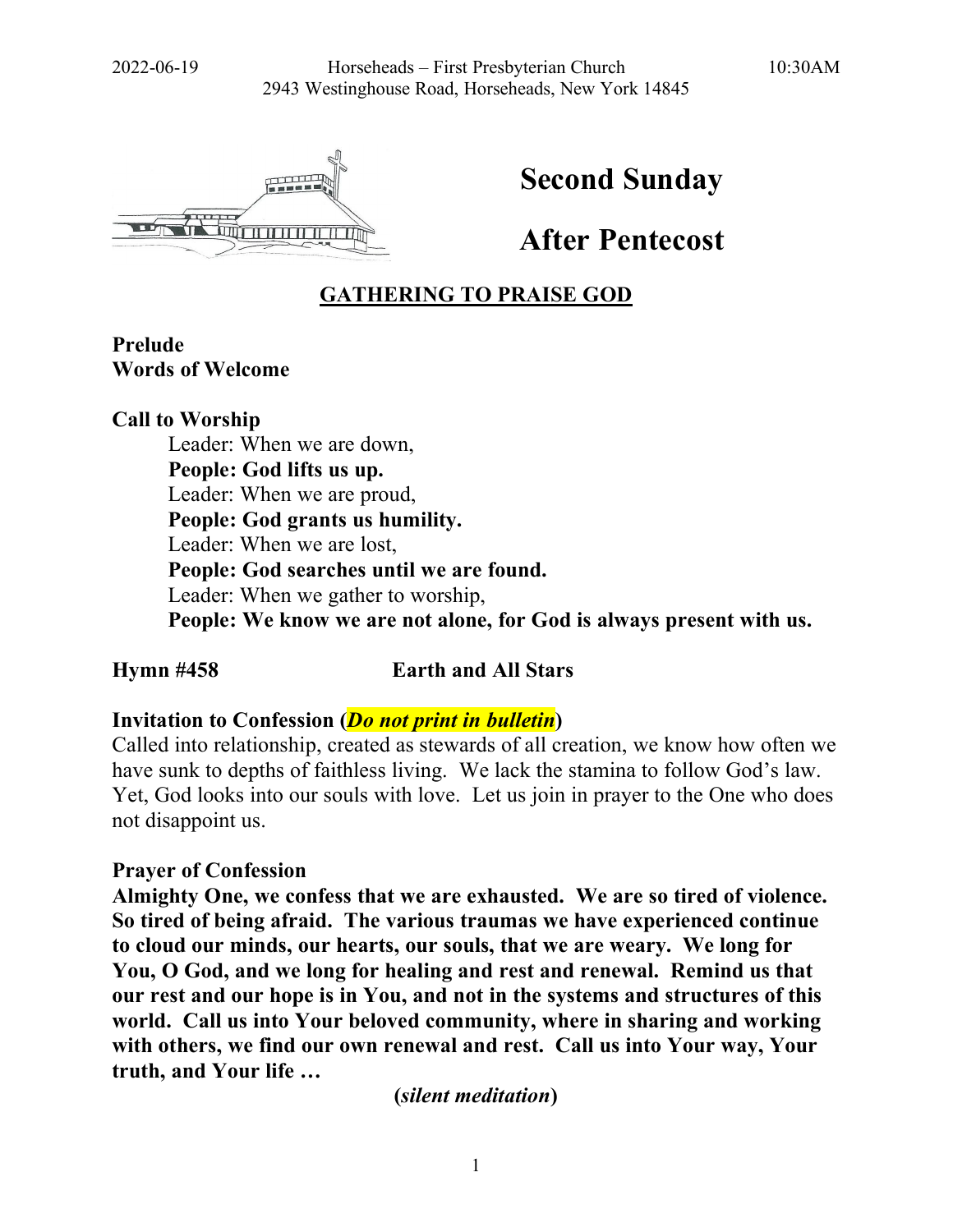#### **Assurance of Forgiveness**

Leader: God's love has been poured out for us, and we know God's love through the Holy Spirit, and the life of Christ. We are each a beloved child of God – forgiven and loved and an integral part of God's beloved community.

**People: We are freed in Christ and will share the Grace of the Good News of the Lord. Thanks be to God! Amen.**

#### **Sharing Christ's Peace**

Leader: Hear the good news, dear friends. God invites us into loving relationship. We are called sisters and brothers of Jesus, who have been blessed, forgiven, transformed.

The Peace of Christ be with you.

## **People: And also, with you.**

Leader: Let us share that Peace with one another.

**Congregational Response #579 Gloria Patri**

## **TO HEAR GOD'S WORD**

**Prayer for Illumination**

**First Scripture Reading Matthew 22: 32-40** 

**Music for Meditation**

**Second Scripture Reading Exodus 20: 3-11** 

**Sermon** Rev. Aaron D. Frank

# **TO RESPOND TO THE WORD**

**Hymn #230 This Is the Day the Lord Hath Made**

**Sharing Joys and Concerns**